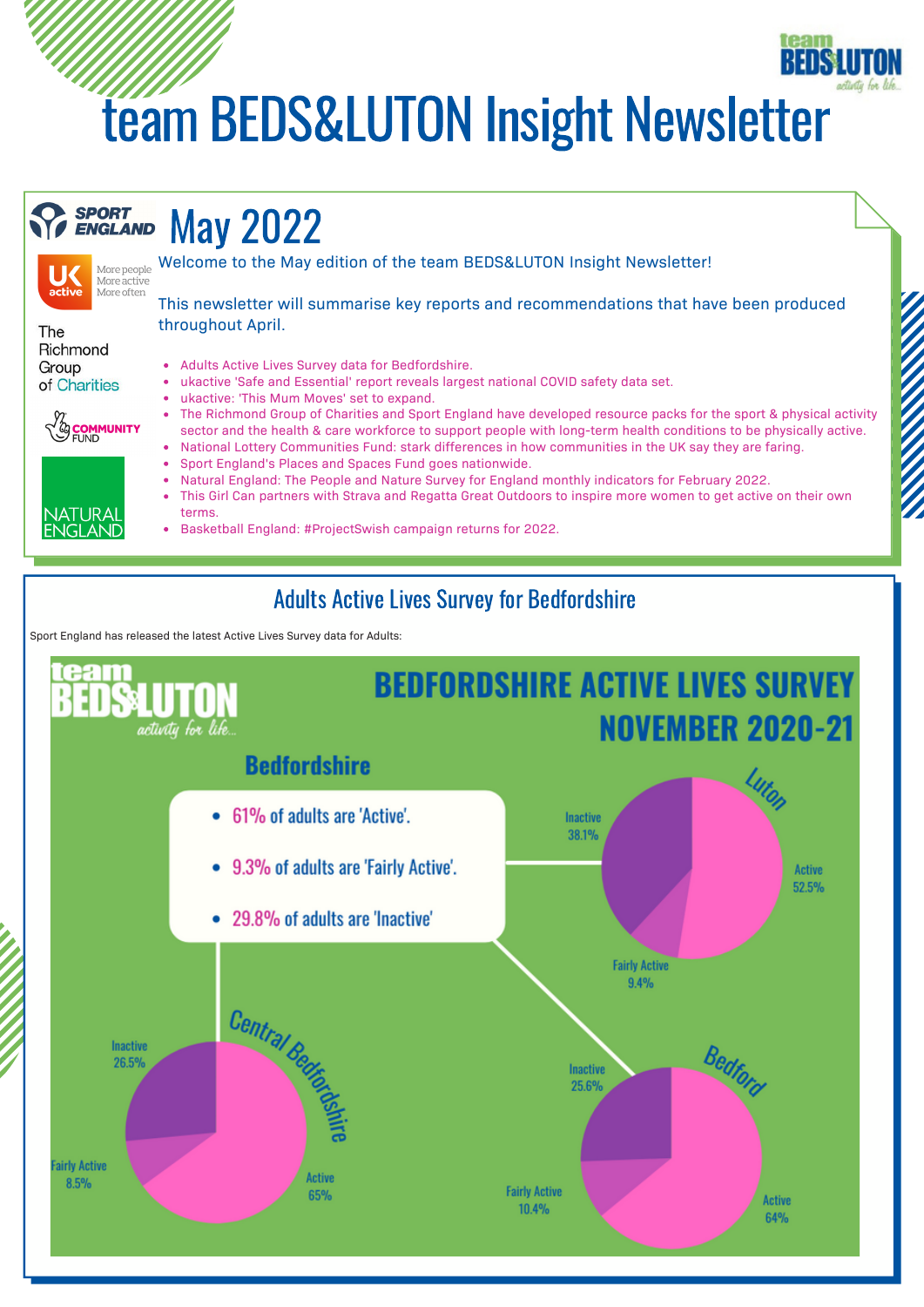#### ukactive: Safe and Essential Report

arts, sports, heritage, and leisure sectors to support the upcoming UK COVID-19 public inquiry.

Ukactive: Safe and Essential Report<br>arts, sports, heritage, and leisure sectors to support the upcoming UK COVID-19 among report into COVID-19 safety figures for the industry in Europe. ukactive joined representatives from The report, titled 'Safe and Essential' reports extremely low rates of COVID-19 among people using fitness and leisure facilities throughout the different stages of the pandemic. The report was based on data aggregated from thousands of ukactive members across the UK. The report found that from 241,154,977 visits to facilities from 25th July 2020 to 27th February 2022, there were 2,605 reported cases of COVID-19 among those visitors, equating to an overall rate of just 1.08 cases per 100,000 visits.

Click [here](https://www.teambedsandluton.co.uk/news/2022/04/ukactivesafeandessentialreport) for more information.

#### ukactive: This Mum Moves Set to Expand

More women across the nation are set to benefit from being physically active during and after pregnancy, as ukactive and Sport England announce the results of the This Mum Moves project and plans for its expansion.

The project as created to support women to continue enjoying and benefitting from an active lifestyle during pregnancy and after childbirth by enabling and upskilling healthcare professionals to promote and provide advice surrounding physical activity within routine pre- and post-natal care.

An independent evaluation by Canterbury Christ Church University showed that following This Mum Moves training:

- 85% of healthcare professionals were 'committed' or 'highly committed' to apply what they had learned into practice.
- 81% felt confident to start a conversation with women about physical activity during and after pregnancy.
- 76% of healthcare professionals 'often' or 'always' provided physical activity advice to women during and after pregnancy.
- 97% of healthcare professionals said they would recommend This Mum Moves training to a friend or colleague.

ukactive and Sport England have established a sustainable model for the project and the offer will be expanded to wider workforces to open doors to discussions across organisations.

Click [here](https://www.teambedsandluton.co.uk/news/2022/04/ukactivethismummoves) for more information.

#### Sport England: Places and Spaces Fund goes Nationwide

Sport England's Places and Spaces Fund is being boosted to £7million as it goes nationwide to help communities across England benefit from the Birmingham 2022 Commonwealth Games.

The funding was originially pinned at £3.5million for organisations from the West Midlands, the fund has now been extended to support community organisations make small-scale faciltiy improvements that will help to develop places and spaces wanting to use Birmingham 2022 as a catalyst to improve community sport and physical activity.

There are no set criteria on what will be funded but some examples include:

- Improvements to pavilions, changing rooms, and clubhouses to encourage greater usage and be more welcoming.
- Developing a new physical activity offer for people who are currently inactive, such as walking football or netball.
- Improving facilities in response to local demand by installing floodlights. Supporting upgrades to natural turf, artificial grass pitches and multi-use games areas.
- Improve access for players, volunteers, and coaches with disabilties.

Click [here](https://www.teambedsandluton.co.uk/news/2022/04/sportenglandplacesandspacesfund) for more information.

### Natural England: The People and Nature Survey for England

The monthly indicators for February 2022 have been released by Natural England's The People and Nature Survey for England:

- 61% of adults in England said that they had spent time outside in green and natural spaces in the previous 14 days.
- 25% of adults had not spent any time in green and natural spaces in the previous 14 days.
- Households with an income of less £15,000 were less likely to have visited a green and natural space in the last 14 days.
- 'Stayed at home to stop coronavirus spreading/Government restrictions' as a barrier to spending time outside decreased from 19% in January to 10% in February 2022.

Click [here](https://www.teambedsandluton.co.uk/news/2022/04/naturalenglandthepeopleandnaturesurveyforengland) for more information.

### Basketball England: #ProjectSwish

Basketball England's #ProjectSwish campaign is back for 2022. The campaign enables basketball players across the country to invest in their local outdoor court through one of three ways:

- Requesting free nets for a local court.
- Renovating a court with the help of Basketball England's activation guide.
- Buying a #ProjectSwish ball, where proceeds go towards the cost of regenerating outdoor courts.

Click [here](https://www.teambedsandluton.co.uk/news/2022/04/basketballenglandprojectswish) for more information.

,,,,,,,,,,,,,

#### Richmond Group of Charities and Sport England: Resource Packs for Supporting People with Long-Term Health Conditions to be Physically Active

Sport England have partnered with the Richmond Group of Charities to publish a new resource pack aimed at helping those with long-term health conditions to get active.

The pack includes latest research into the barriers to activity for people with longterm health conditions, highlights key benefits of promoting physical activity to this group and provides examples of practical changes to support improved accessibility and inclusion.

The COVID-19 restrictions impacted everyone's ability to get active, but the effects of the pandemic on those with long-term health conditions have been drastic, with 60% of people with long-term health conditions still feeling safer being active at home and 30% say the pandemic has damaged their confidence to be active.

Upon seeing the packs, both Sport England and the Richmond Group of Charities encourage those working in the sport and physical activity sector to make changes within their sphere of practice that enable more people with long-term health conditions to be active.

Click [here](https://www.teambedsandluton.co.uk/news/2022/04/richmondgroupofcharitieslthcresourcepacks) for more information.

#### National Lottery Communities Fund: New Research Reveals Stark Differences in how Communities in the UK say they are Faring

New research from The National Lottery Communities Fund, the largest funder of community activity in the UK, shows stark differences in how communities across the UK think they are faring compared to others.

The findings come from The National Lottery Communities Fund's Community Research Index which is an annual survey of over 8,000 adults across the UK designed to investigate how people feel about, and their ambitions for, their communities.

- 72% of people in the UK think their local community is faring well for quality of life compared to other communities. This jumps to 78% of people in the South West of England, but dips to 67% for those in the North West and the North East, falling further to 62% for those living in the most deprived areas of the UK.
- 76% of those in higher social grades (ABC1) are more likely to say their community is faring well for life opportunities, than those from lower grades  $(67%)$
- 56% of people who went to university day their communities are doing well for life opportunities, but this drops to 46% for those who did not graduate from higher education.

Click [here](https://www.teambedsandluton.co.uk/news/2022/04/nationallotterycommunitiesfundresearchindex) for more information.

# This Girl Can Partner with Strava and Regatta Great **Outdoors**

This Girl Can is partnering with online activity tracker Starva and outdoor clothing company Regatta Great Outdoors to inspire more women to get active on their own terms.

The partnership will launch in May, with a toolkit of resources due to be published early on in the month.

This toolkit will support partners across the country to get involved, connect with women in their local areas and enable everyone to benefit from the support of the This Girl Can community on Strava.

Click [here](https://www.teambedsandluton.co.uk/news/2022/04/sportenglandthisgirlcanstravaregattagreatoutdoors) for more information.



Please contact our Insight and Impact Officer, Sophie Warrener.

e: sophie@teambedsandluton.co.uk

m: 07710611974